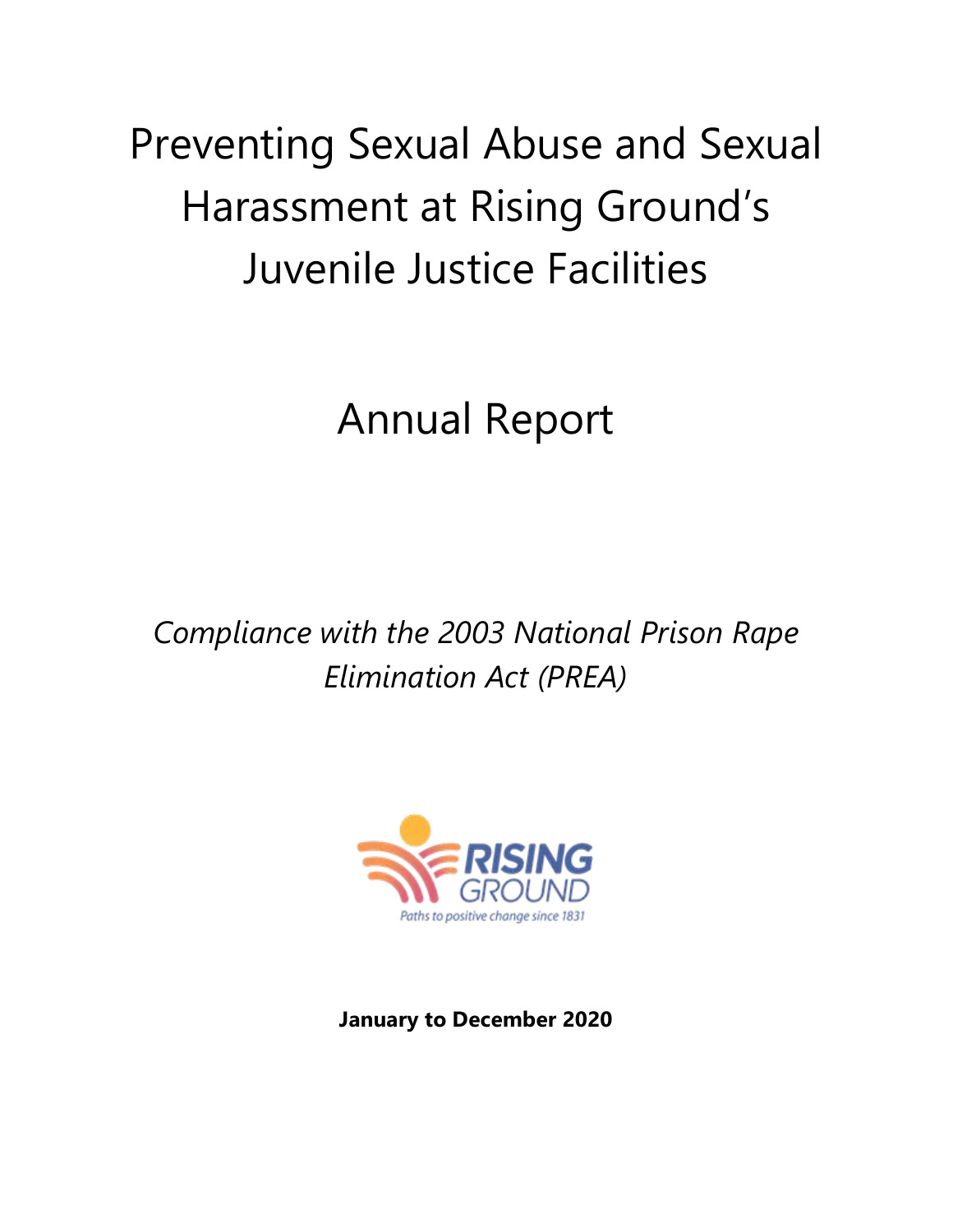#### **PURPOSE**

Rising Ground's Limited Secure Placement programs (LSP) are juvenile justice programs for youth who have been adjudicated as juvenile delinquents in New York City Family Court. Our LSPs are responsible for ensuring youth are safe and to provide a strengthbased program to youth, giving them the tools and education needed to make positive choices and break cycles of incarceration and recidivism. Rising Ground is committed to meeting the requirements of the 2003 [Prison Rape Elimination Act \(PREA\)](https://www.risingground.org/prea/) and ensuring all youth are safe and free from sexual abuse and harassment. This report outlines how Rising Ground is responding to the PREA requirements and promoting safety for all youth.

## **ABOUT RISING GROUND**

Founded as an orphanage in 1831, Rising Ground has been at the forefront of evolving community needs. We are a leader in utilizing result-driven, trauma-informed, evidencebased practices. Today, our work is a positive force in the lives of more than 25,000 individuals annually.

**Our Mission**: Driven by the belief that each of us can thrive when life has hope and opportunity, Rising Ground provides caring support and proven paths to positive change, helping children, adults, and families rise above adversity.

**Our Vision**: Rising Ground envisions a future for New York where every child has an equal opportunity to succeed; where vulnerable individuals and families have the resources and support they need; where people with disabilities can access opportunity and fully participate in their communities; and where all are supported as they navigate life's challenges and positively direct their lives.

**Our values:** Rooted in an unshakeable belief in every individual's ability to change and grow, we value Accountability, Connection, Tenacity, and Service as we help children, adults, and families pursue their dreams and goals.

Definitions of the four values encompass the following:

- Accountability ethical behavior; personal responsibility; accountability to others, clients and staff; integrity; fiduciary responsibility
- Connection connection to families, community, the organization, and each other; communication; collaboration; engagement; teamwork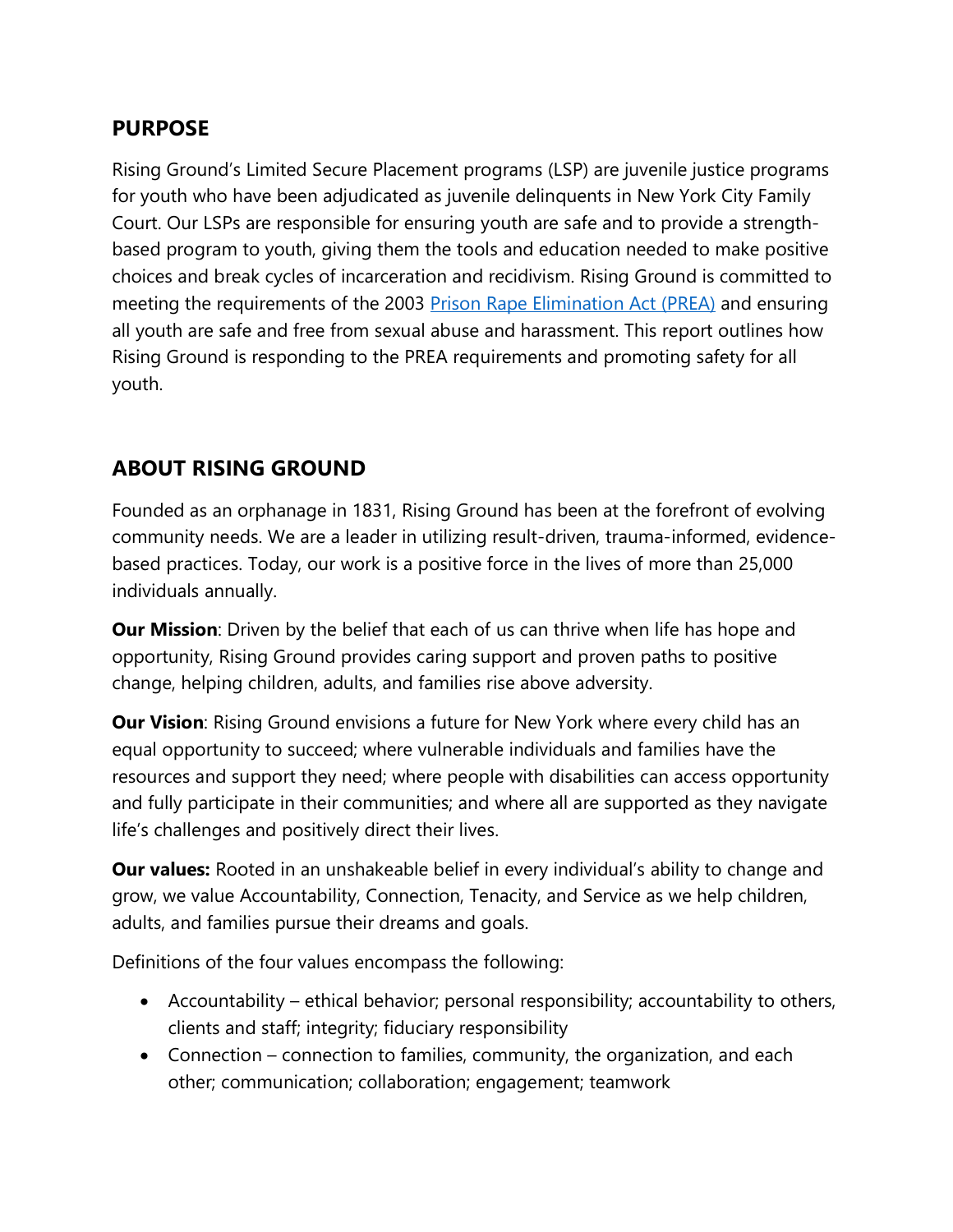- Tenacity grit; never giving up; creativity; commitment; smart thinkers; spunk; initiative; drive; dedicated to overcoming obstacles; resourcefulness
- Service respect for others and the work itself; client focused efforts; compassion; support

Rising Ground operates two Limited Secure Placement (LSP) programs through contracts with NYC Administration for Children's Services (ACS). Youth are placed in LSP by family court judges due to a juvenile delinquency finding.

#### **PREA IMPLEMENTATION**

This year we focused on developing an implementation plan to ensure each component of PREA is fully in practice. We created a multi-disciplinary implementation workgroup and engaged a consultant. The consultant provided a two-day PREA standards training, where we identified existing evidence to support compliance of each standard and ultimately developed a comprehensive workplan of detailed action items for additional items to support implementation.

## **PREA COMPLIANCE ACTIVITIES**

Throughout the year, the agency continued its efforts to meet the requirements of PREA. While our efforts have been quite comprehensive, a few of the activities are noted below:

- Finalized our Prevention, Detection, Responding to Sexual Misconduct, and Zero Tolerance for Sexual Misconduct Policy
- Began employee sexual misconduct disclosures upon hire and annually thereafter
- Began contacting previous employers regarding sexual misconduct
- Website page was launched
- Held staffing plan review meetings, mix of virtual and on site for both Ryer and Carroll St. LSPs
- LSP staff, contractors and volunteers complete the PREA training annually.
- Created an email address for  $3<sup>rd</sup>$  party grievances -[Complaints@RisingGround.org](mailto:Complaints@RisingGround.org)
- Developed Coordinated Response protocols for abuse and harassment
- Developed a relationship with a hospital for Sexual Assault Forensic Examiner (SAFE) exams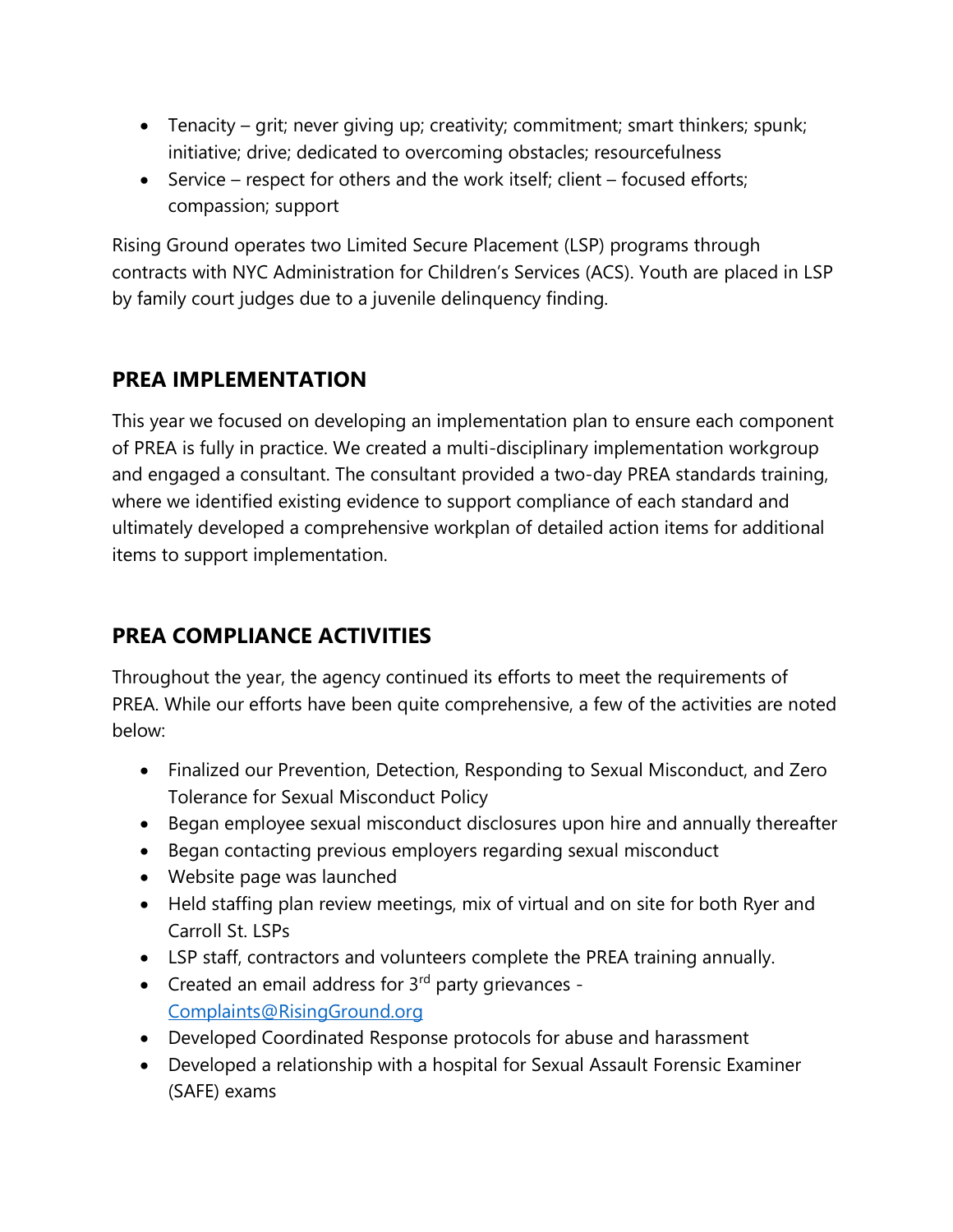- Formalized a contract and protocol for interpretation services
- Updated PREA Coordinator job duties

## **FACILITIES**

Rising Ground has two LSP programs that are considered juvenile justice facilities under the PREA standards according to Rising Ground's oversight agency, NYC Administration for Children's Services.

Ryer LSP is a four-story building with a functional basement located in the Fordham Heights section of the Bronx. There are two stairways and an elevator that all provide access to all levels of the building. There is camera coverage throughout the building – resulting in over 89 cameras inside and out. It is an all-female/female identifying facility that houses youth ages 13 to 21.

Carroll St. LSP is four-story building with a cellar located in the Crown Heights section of Brooklyn. There are two stairways providing access to all levels of the building. There is camera coverage throughout the building – resulting in 98 cameras inside and out. It is an all-male/male identifying LSP that houses youth ages 13-21.

#### **SEXUAL ABUSE & SEXUAL HARASSMENT ALLEGATIONS DATA**

#### *Ryer LSP*

|      | <b>Sexual Abuse</b> |                   |                 |                   |  |
|------|---------------------|-------------------|-----------------|-------------------|--|
|      | Youth on Youth      |                   | Staff on Youth  |                   |  |
|      | Allegations (A)     | Substantiated (S) | Allegations (A) | Substantiated (S) |  |
| 2020 |                     |                   |                 |                   |  |
| 2019 |                     |                   |                 |                   |  |

#### *Carroll St*

|      | <b>Sexual Abuse</b> |                   |                 |                   |  |
|------|---------------------|-------------------|-----------------|-------------------|--|
|      | Youth on Youth      |                   | Staff on Youth  |                   |  |
|      | Allegations (A)     | Substantiated (S) | Allegations (A) | Substantiated (S) |  |
| 2020 |                     |                   |                 |                   |  |
| 2019 |                     |                   |                 |                   |  |